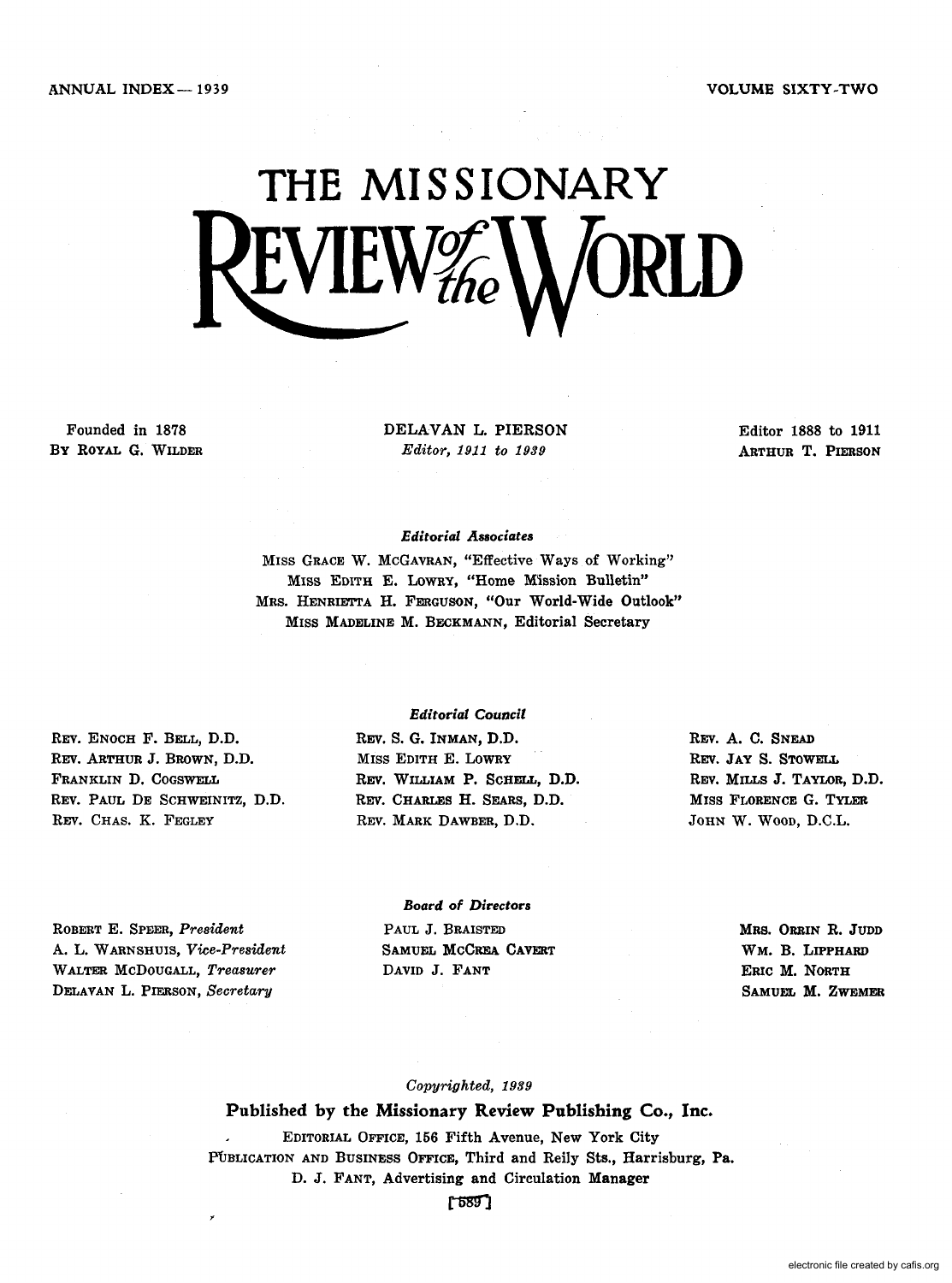## Annual Index--1939

#### **Index to Authors**

*Page* 

|                                                                           | 1 uye    |
|---------------------------------------------------------------------------|----------|
| Abel, Russell W.<br>Anderson, L. K.<br>Andrews, C. F.<br>Azariah, Anbu M. | 439      |
|                                                                           | 233      |
|                                                                           | 552      |
|                                                                           | - 88     |
| Azariah, V. S.                                                            | 124      |
| Bailey, E. W.                                                             | 550      |
| Beatty, Henry Townsend                                                    | 554      |
|                                                                           | $_{302}$ |
| Bergren, Ellen H.<br>Brady, J. Harper                                     | 393      |
| Brown, Dame Edith                                                         | 405      |
| Browning, Webster E.                                                      | 365      |
| Bucher, Henry H. $\dots\dots\dots\dots\dots$                              | 246      |
|                                                                           | 351      |
| Burton, J. W.<br>Camargo, G. Baez                                         | 201      |
| Capron, Mildred S.                                                        | 142      |
| Chamberlain, Lewis Birge                                                  | 239      |
| Chang, Samuel S.                                                          | 558      |
| Chappel, Merlyn A.                                                        | - 16     |
| Clayton, A. C.                                                            | 537      |
| Cozzens, Edwin $\dots \dots \dots$                                        | 26       |
| Crawford, Dr. and Mrs. Wallace.                                           | 172      |
| Cushman, Ralph                                                            | 15       |
| Das, Rejendra Chandra                                                     | 196      |
|                                                                           | 394      |
| Dawber, Mark A. 279,<br>Demaree, Mrs. T. W. B.                            | 198      |
| Donaldson, Dwight M. $\ldots$                                             | 350      |
| Eckert, Bertha M. $\ldots$                                                | 503      |
|                                                                           | 508      |
| Edwards, J. F.<br>Emerson, Frank O.                                       | 20       |
| Ferguson, Mrs. Henrietta H. (see                                          |          |
| Our World-Wide Lookout                                                    |          |
| Monthly)                                                                  |          |
|                                                                           | 487      |
| Forbes, Harry A.<br>Fulton, C. Darby                                      | 179      |
| Ghose, $P.$                                                               | 458      |
| Gih, Andrew                                                               | -37      |
|                                                                           | 200      |
|                                                                           | 167      |
| Harrison, Paul W. 119,                                                    | 231      |
| Heiberg. Kund                                                             | 133      |

*Page* 

| Hertz, Rudolf                                                                                  | 504  |
|------------------------------------------------------------------------------------------------|------|
|                                                                                                | - 86 |
| Hu Shih<br>Huizenga, Mrs. Lee S.                                                               | -36  |
|                                                                                                | 15   |
|                                                                                                | 402  |
|                                                                                                | 77   |
|                                                                                                | 491  |
|                                                                                                |      |
|                                                                                                | 199  |
|                                                                                                | 535  |
|                                                                                                | 347  |
|                                                                                                | 359  |
|                                                                                                | 295  |
|                                                                                                | 190  |
| Laird, Harold S.                                                                               | 18   |
| Landes, Philip S.                                                                              | 243  |
| Lane-Frimpole, V.<br>Latourette, Kenneth Scott<br>Laubach, Frank C.<br>Lautenschlager, Stanton | 175  |
|                                                                                                | 115  |
|                                                                                                | - 31 |
|                                                                                                | - 80 |
|                                                                                                |      |
| Leber, Charles T.  17<br>Lindquist, G. E. E. 299, 501, 553                                     |      |
|                                                                                                | 298  |
| Long, Eula Kennedy<br>Lowry, Edith E. (see Home Mission Bulletin Monthly)                      |      |
|                                                                                                |      |
|                                                                                                |      |
| Martin, Motte<br>McCleary, Myrtie Kirby                                                        | 312  |
|                                                                                                | - 21 |
|                                                                                                | 343  |
| McCune, Shannon<br>McGaughey, Janie W.<br>McGavran, Grace W. (see Effective Ways of Working    | 497  |
|                                                                                                |      |
|                                                                                                |      |
| Monthly)                                                                                       |      |
| McLeish, Alexander 91,                                                                         | 451  |
| McNeill, Lois Johnson                                                                          | 126  |
|                                                                                                | 360  |
| Miles, F. J.<br>Modak, Marguerite                                                              | - 87 |
|                                                                                                | 123  |
| Mott, John R.<br>Neely, Elizabeth Miller<br>Nida, Eugene A.<br>Ogden, Mrs. Glenn B.            | - 27 |
|                                                                                                | 547  |
|                                                                                                | 130  |
|                                                                                                |      |
| Owl, W. David $\ldots$                                                                         | 501  |

*Page*  Parsons, Maurice E. ........... Pennell, Rosalie F. ............ 140 Petzoldt, W. A. ............... 505 Pierson, Arthur T ............. 181 Pierson, Delavan L. ............ 290 (see also *Topics of the Times*  Monthly) Posnett, Charles W. ........... 551 Price, Frank W. .............. 310 Rainey, Wm. H ............. 29, 409 Randolph, H. S. .............. 353 Rizzo, Samuel S. .............. 252 Ross, W. A. .................. 293 Scott, A. ..................... 41 Seymour, Flora Warren ........ 448 "Shaheeda" ................... 400 Simpson, Ven. Thomas A ....... 253 Smith, Oswald J. .............. 17 Smith, Archie C. .............. 286 Speer, Robert E. .............. 7 Springer, John McKendree . . . . . . 40<br>Staley. Arista . . . . . . . . . . . . . . . 25 Staley, Arista ..... '. . . . . . . . . .. 25 Stewart, Frank .............. 18 Sword, Gustaf A. .............. 202 Sword, Gustaf A. . . . . . . . . . . . . . . . . 202<br>Taylor, H. Kerr . . . . . . . . . . . . . 187 Taylor, Mrs. Howard .......... 11 Thomas, Howard ........... 454, 555 Thomas, Winburn T ............ 561 Vaagenes, M. G. C. ............ 69 Van Dusen, Henry P.  $\dots$  131, 446 Wang, Leland ................ 459 Watermulder, G. A ............. 506 Wentz, Abdel Ross ............ 182 Welliz, Abdel Ross<br>
Wilson, J. Christy<br>
Wilson, Sir Arnold ................ 398 Whison, Sir Arnold ............... 398<br>Wobus, Paul A. ................. 282 Wood, Myfanwy ............... 540 Wood, Violet 98,146,206,258,319,367 Zimmer, Mrs. Gerald R. ........ 85 Zwemer, Samuel M ..... 192, 397, 435

#### **Contributed Articles**

*Page* 

Africa, How Missionaries Work<br>in, Symposium

*Page* 

- in, Symposium ............. 20<br>Problems of Rural Life in, Ira<br>E. Gillet ..................... 200 E. Gillet .................. 200 - White Fields in Rhodesia, John
- McKendree Springer ...
- African Views of African Life, West African Christians. . .. 541
- Africans, Twenty-six Thousand Converted, L. K. Anderson 233
- Albania, Politics and Religion in, Phineas B. Kennedy ...... 359 American Indians-Outlook for,
- Symposium ............... 501 Indians Desert Domain
- Among, Flora Warren Sey-<br>mour ........................... 448<br>-- Evangelize Their Own Peo-
- ple, G. E. E. Lindquist .... 299 Angola, West Africa, Revival in,
- Maurice E. Parsons ....... 40
- Appalachia, Pioneering Days in, Ellen H. Bergren ......... 302 Arabia-Church of, Salutes You,
- Paul W. Harrison .......... 231
- Arabia, Diplomat on Missions in,
- Arnold Wilson . . . . . . . . . . . . . . . 398<br>
Arabian Mission, By-Products of<br>
the, Samuel M. Zwemer . . . . 397<br>
Arctic Circle, Mission in the,<br>
Henry W. Greist . . . . . . . . . 167<br>
Berea's Work for Mountaineers,
- 
- Delavan L. Pierson ........ 290 Blind-"Using Fingers for Eyes,"
- Lewis Birge Chamberlain ... 239 Brazil, Evangelical Progress in,
- Philip S. Landes .......... 243 Bulletin, Council of Women for
	- Home Missions, Edited by Edith E. Lowry, Monthly
- 
- "But from the Beginning It Was<br>Not So," Arthur T. Pierson 181<br>Celebes, Primitive Animists in<br>the Henry P. Van Dusen .. 131<br>Children, Story for the, Violet<br>Wood, 98, 146, 206, 258, 319, 367<br>China, Christian Bands in War<br>Tor
- 
- 
- God's Voice from, Mrs. Howard<br>Taylor............................ 11

[590 ]

|                                         | Page |
|-----------------------------------------|------|
| China, Missionary Epistle, Dr.          |      |
| and Mrs. Wallace Crawford 172           |      |
| -Preaching Christ to Students           |      |
| in, Stanton Lautenschlager 80           |      |
| $-$ Present Crisis in,  493             |      |
| -Travel Difficulties in West,           |      |
| Howard Thomas— $I$                      | 454  |
| — Travel Difficulties in West,          |      |
| Howard Thomas—II                        | 555  |
| — Youth Movement in, Samuel S.          |      |
| Chang  558                              |      |
| China's Progress, Hu Shih $\ldots$ .    | 86   |
|                                         |      |
| Chinese Christian's Testimony,          |      |
| Myfanwy Wood $\ldots \ldots \ldots 540$ |      |
| Chinese Dragon No Longer                |      |
| Sleeps, Mrs. Gerald M. Zim-             |      |
| $mer \dots$                             | 85   |
| Chosen, How One Mission Works           | 74   |

- Chosen, How One Mission Works 74<br>Christian Philosophy for Rural<br>Work, Frank W. Price .... 310
- Christianity, Unique Supremacy 453 Church, New Testament Idea of
- the, Abdel Ross Wentz .... 182<br>World Needs the ............. 285
	- City Needs, Gospel the, A. Scott 41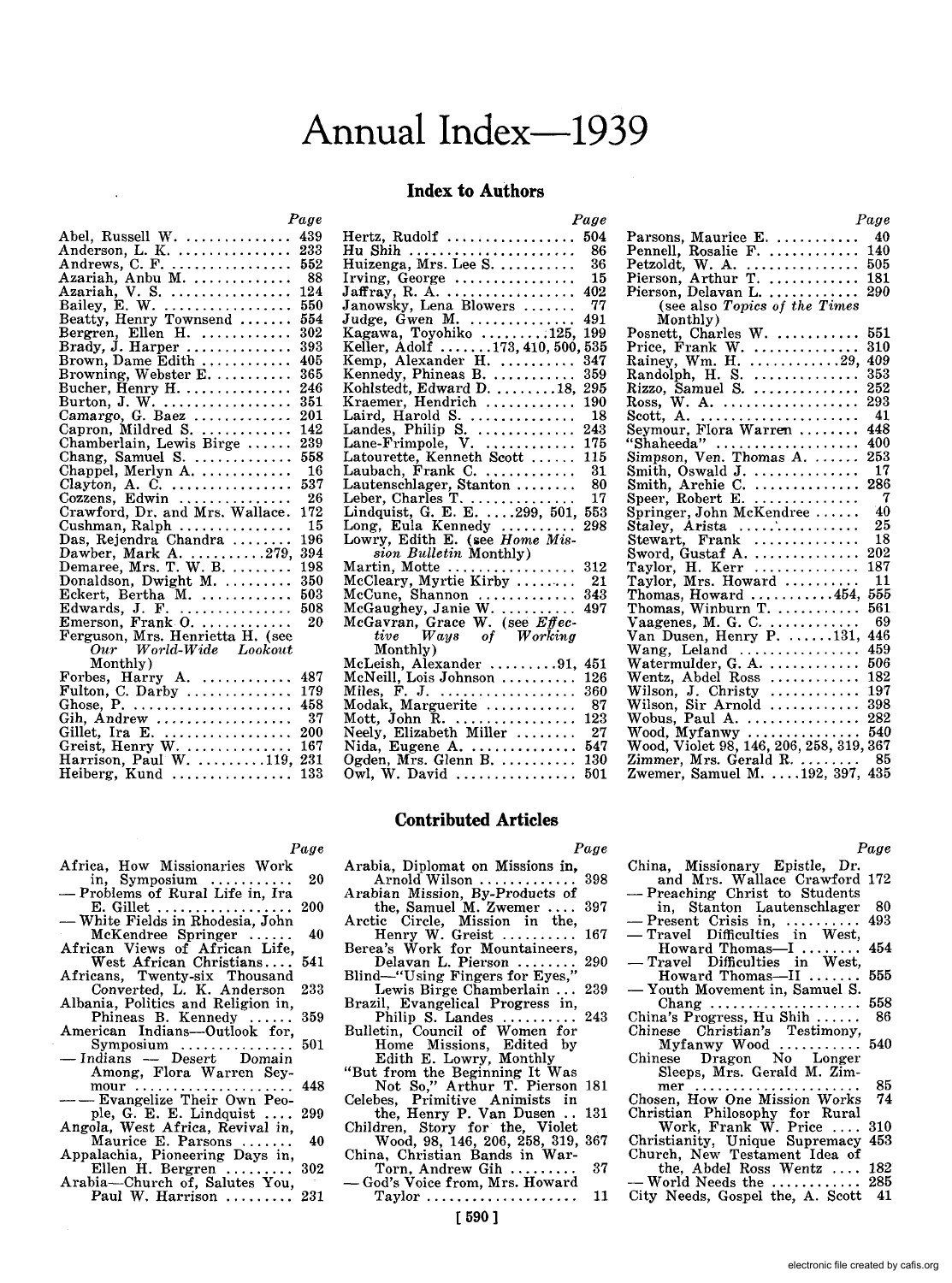- Congo, New Urgency in the, Motte Martin ...............<br>Cooperation in Mission Work, 312
- Alexander McLeish. Crisis, Encouragement in Time of 242
- Dust Bowl, Churches in the, Mark 394
- A. Dawber .................<br>Dutch New Guinea-"Until We Find Them" in, R. A. Jaf-402
- fray<br>
"Each in His Own Tongue,"<br>
Eugene A. Nida<br>
Effective Ways of Working,<br>
Effective Ways of Working,  $\ldots 547$
- Edited by Grace W. McGavran Monthly
- Egypt, Teaching Adults to Read,
- in, E. W. Bailey<br>Enlisted for Christ, Every Woman, Janie W. McGaughey ... 497
- Europe-War and the Churches<br>in, Adolf Keller 500
- Outlook for Christianity, Adolf Keller .................... 173
- Preaching Christ Today in, Adolf Keller .............. 410
- Fasl-Begh Address Unknown,<br>By "Shaheeda" .......... 400  $\ldots$  . . . . . .
- Foreign Missions, Perpetual Value of, Dwight M. Donaldson 350
- Foreign Missions, Ten Good Rea-<br>sons for, Henry Townsend
- Beatty Foreign Missions Tomorrow, Var-
- 123 ious Authors .............. Giving, Examples of Sacrificial. 193
- "Now Concerning the Collec-<br>tion," Samuel M. Zwemer .. 192
- Hainan, Experiences in, Henry H.
- Bucher ................... 246 Hindu Pilgrims, Work Among,
- Rajendra Chandra Das .... 196 Hinduism, Christian Attitude
- Toward, J. F. Edwards .... 508 Home Missions, New Frontiers in,
- 295 Edward D. Kohlstedt ...... - What Is New in, Mark A.
- Dawber .................. 279 Home Missionaries Need Tools,
- Mildred S. Capron ......... 142 India, Changes in the Last Fifty
- Years, A. C. Clayton ...... 537<br>- Continued Harvests, Charles W. Posnett ............... 551
- India. Through India's Women.
- Save, Anbu M. Azariah ....<br>- When Hindus Buy Gospels, Marguerite Modak ...... 87
- When I Was a Leper in, P.
- 458 . . . . . . . . . . Ghose  $\cdots$ Indian Poet-Narayan Vaman
- Tilak, Kund Heiberg ....... 133<br>-Women Doctors, Training,
- Dame Edith Brown ... 405 Indians of North Dakota, Ven.
- 253 Thomas A. Simpson . . . Japan, Impressions of Buddhism,
- Winburn T. Thomas .......<br>Missionary Vacation in Rural,<br>Mrs. T. W. B. Demaree .... 561
- 198 - Need of Farmers in, Toyohiko
- Kagawa<br>
 Opportunities Today in, J. 199
- 393
- Van Dusen ... 446  $\overline{1}$  . . . . . Japanese Control of Religion, By
- anese Control Control.<br>
a Former Resident .........<br>
a merica. Forty Years' 391 Latin America, Forty
- Progress in, Webster E. Browning ....  $\ldots$  365 . . . . . . . . .
- 
- Madras Conference, Impression of, Hendrich Kraemer ...... 190
- $-$  Recommendations from. 127
- Vision and Power at, Paul W. Harrison ........ 119
- Manitoba-Messengers of Faith in, Rosalie F. Pennell ......  $140$
- Mexico, Challenge for Advance in, Ross, W. A. ................<br>- Today, Rural Changes in, G.
- Baez Camargo ............ 201
- Mission Becomes a Church, When a, Alexander H. Kemp ..... 347
- Missionary Progress, Milestones<br>in, H. Kerr Taylor<br>287
- Missions, Adversaries and Open Doors in, C. Darby Fulton . 179
- How to Interest Men in, Sym $posium \ldots \ldots \ldots \ldots \ldots$ 15
- "Moksa" Goes to the Country, Shannon McCune .......... 343
- Moros, Christian Approach to the, 31
- Frank C. Laubach ........ Moslem's Story, A Kashgar, Mrs.
	- Glenn B. Ogden ............... 130

## **Topics of the Times**

India, Witnessing to Pilgrims in 278<br>Iran, Christian Opportunity in . 226 Japan and China, Christian Trends in ................. 227

Korean Christian Speaks ...... 166 Koreans, Pray for Troubled ....

Looking Backward ............ 531 Madagascar, Missionary Unity in

. . . . . . . . . . . . . . . 115, 412

tional Cooperation ........ 226

Forward in Foreign Missions ...

Home Missions, Social Problems

Jews-a "Peculiar People" .....

Madras Missionary Conference

Medical Missions, Interdenomina-

Men and Missions ............

 $\begin{array}{cccccccccccccc} . & . & . & . & . & . & . & . & . & . \end{array}$ 

in.

### $\mathbf{D}$  and  $\mathbf{D}$

|                                       | rage |
|---------------------------------------|------|
| American Church Statistics  165       |      |
| American Methodist Missions . 276     |      |
| Anti-Semitism and Missions  485       |      |
| Are Forcible Conversions Pos-         |      |
|                                       | 339  |
| Chile—Effects of the Earthquake       | 163  |
| China, Missionary Situation  437      |      |
| China's Victories of Peace  277       |      |
| Chosen, Theological Schools in  535   |      |
| Christian Youth Conference  438       |      |
| Church, Signs of Life and Death       |      |
| in a                                  | 228  |
| Crisis in the Church, Meeting the 387 |      |
| Dark Clouds Over the World  435       |      |
| Editor's Review of THE REVIEW,        |      |
|                                       | 532  |
|                                       |      |

European Churches, Plight of, Adolf Keller ................ 535 Page

88

- Murad and the Lost Feast Day, V. Lane-Frimpole ...... 175
- Need for a Living Faith, J. W. **Burton** 351  $\ddots$
- World-Wide Evangelism. Alexander McLeish ....... 451
- Ozark Mountaineers, Experiences<br>Among, Paul A. Wobus .... 282
- Pagan American, Conversion of a, 77
- Lena Blowers Janowsky ....<br>Papuan Missionary's Journal, Russell W. Abel ...... 439
- 1, Projecting Beams from<br>Lima, Samuel S. Rizzo .... Peru. 252
- Pitcairn Island, Strange Story of,<br>Harry A. Forbes .........<br>——Today, Gwen M. Judge .... 487
- 491
- Poem-My Missionary Day, Lois Johnson McNeill ......... 126
- Portugal, Present Situation in,<br>Wm. H. Rainey ............. 409
- Power of God in Missions, C. F.
- Andrews .. 552 . . . . . . . . Pueblo Indian Religion, G. E. E.
- $Lindquist$  ................. 553 Religions, Eclectic, J. Christy
- Wilson ................... 197 Retrenchment, Extravagant .... 194
- Roman Catholic Challenges Rome,
- Eula Kennedy Long ....... 298
- Rules for Christian Living 408
- Rural Youth of the Church To-<br>day, H. S. Randolph .......<br>Russia, Christians Are Suffering 353
- $in, \ldots \ldots$ 564 . . . . . . . . .
- 
- -Liberty and Religion in Red,<br>F. J. Miles<br>Shinto Shrine Worship, By a 360
- Japanese Christian ....... 71 South's Number One Problem,
- Archie C. Smith .......... 286 Spain Today and Tomorrow, By
- a Wayfarer .............. 357 Subadar Mahka La's Story, Gus-
- taf A. Sword .............. 202
- Sumatra-A Miracle of Missions, Mrs. Lee S. Huizenga  $\dots$ 36
- Tonga, Queen Salote of, ....... 366
- Venezuela, Challenge of, Wm. H. Rainey .......... 29
- What God Has Done for My Soul, Leland Wang ............. 459
- Years Past and to Come, Robert  $E.$  Speer ................ 7

## 97644

| Mexico—God Working in                         | 164 |
|-----------------------------------------------|-----|
| Mission Work, Essentials in                   | 340 |
| Money and Missions Today                      | 484 |
| New Year, Hope for the $\dots\dots$           | - 3 |
| Persecuted, When Christians are               | 117 |
| Prayer—Every Night, All Night                 | 531 |
| Problems for Mission Workers.                 | 388 |
| Religion in the World Tomorrow                | 275 |
| Russia, Christianity not Dead in 342          |     |
| Shall We Send More Mission-                   |     |
| aries?                                        | 486 |
| Siam-New Life in the Church in 341            |     |
| -- Unique Field, $A$                          | 68  |
| Students, Evangelizing College                | - 5 |
| Volunteer Service for Missions                | 229 |
| War and Missions $\ldots \ldots \ldots 436$ . | 483 |
| World Congress of Baptists                    | 389 |
|                                               |     |

Page

خفة

## 293

Page

67

118

-6

70

68

4